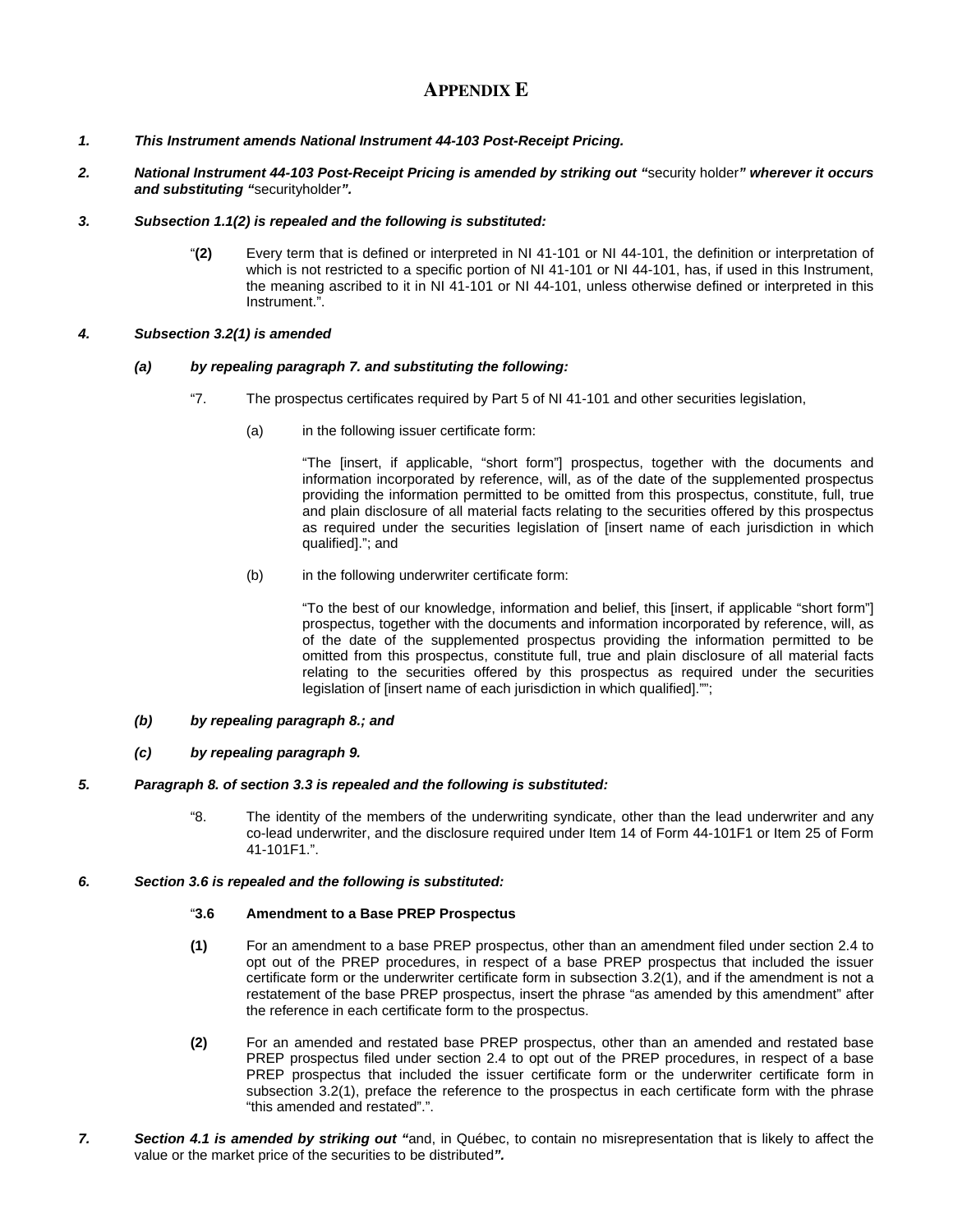- *8. Section 4.4 is amended* 
	- *(a) in subsection (1), by striking out "*percent*" and substituting "*%*";*
	- *(b) in subsection (2),* 
		- *(i) by striking out "*percent*" and substituting "*%*", and*
		- *(ii) by adding "*Part 6 of NI 41-101 or other*" before "*securities legislation that require the filing*"; and*
	- *(c) in subsection (3),* 
		- *(i) by adding "*Part 6 of NI 41-101 or other*" before "*securities legislation that require the filing*", and*
		- *(ii) by striking out "*certificates*" wherever it occurs and substituting "*issuer certificate form and underwriter certificate form*".*
- *9. Subsection 4.5(2) is amended*

#### *(a) by repealing paragraph 3. and substituting the following:*

- "3. The prospectus certificates required by Part 5 of NI 41-101 or other securities legislation,
	- (a) in the following issuer certificate form:

"This [insert, if applicable, "short form"] prospectus [insert in the case of a short form prospectus distribution – ", together with the documents incorporated by reference"] constitutes full, true and plain disclosure of all material facts relating to the securities offered by this prospectus as required under securities legislation of [insert name of each jurisdiction in which qualified]."; and

(b) in the following underwriter certificate form:

"To the best of our knowledge, information and belief, this [insert, if applicable, "short form"] prospectus [insert in the case of a short form prospectus distribution – ", together with the documents incorporated by reference,"] constitutes full, true and plain disclosure of all material facts relating to securities offered by this prospectus as required under the securities legislation of [insert name of each jurisdiction in which qualified].";";

- *(b) by repealing paragraph 4.; and*
- *(c) by repealing paragraph 5.*

## *10. Section 4.7 is repealed and the following is substituted:*

- "**4.7 Amendment to a Supplemented PREP Prospectus**  An amendment to a supplemented PREP prospectus shall contain the form of certificates set out in subsection 4.5(2) for a supplemented PREP prospectus with the following changes:
	- 1. If the amendment is not a restatement of the supplemented PREP prospectus, the phrase "as amended by this amendment" inserted after the reference in each certificate form to the prospectus.
	- 2. If the amendment is an amended and restated supplemented PREP prospectus, the reference in each certificate form to the prospectus prefaced by the phrase "this amended and restated".".

## *11. Section 4.10 is amended*

- *(a) by striking out "*securities legislation*" wherever it occurs and substituting "*Part 9 of NI 41-101*"; and*
- *(b) by striking out "*or delivered to the regulator*", "*or delivered, as the case may be,*" and "*or redelivered, as the case may be,*".*
- *12. Section 6.1 is amended by adding the following subsection (2.1) after subsection (2):*